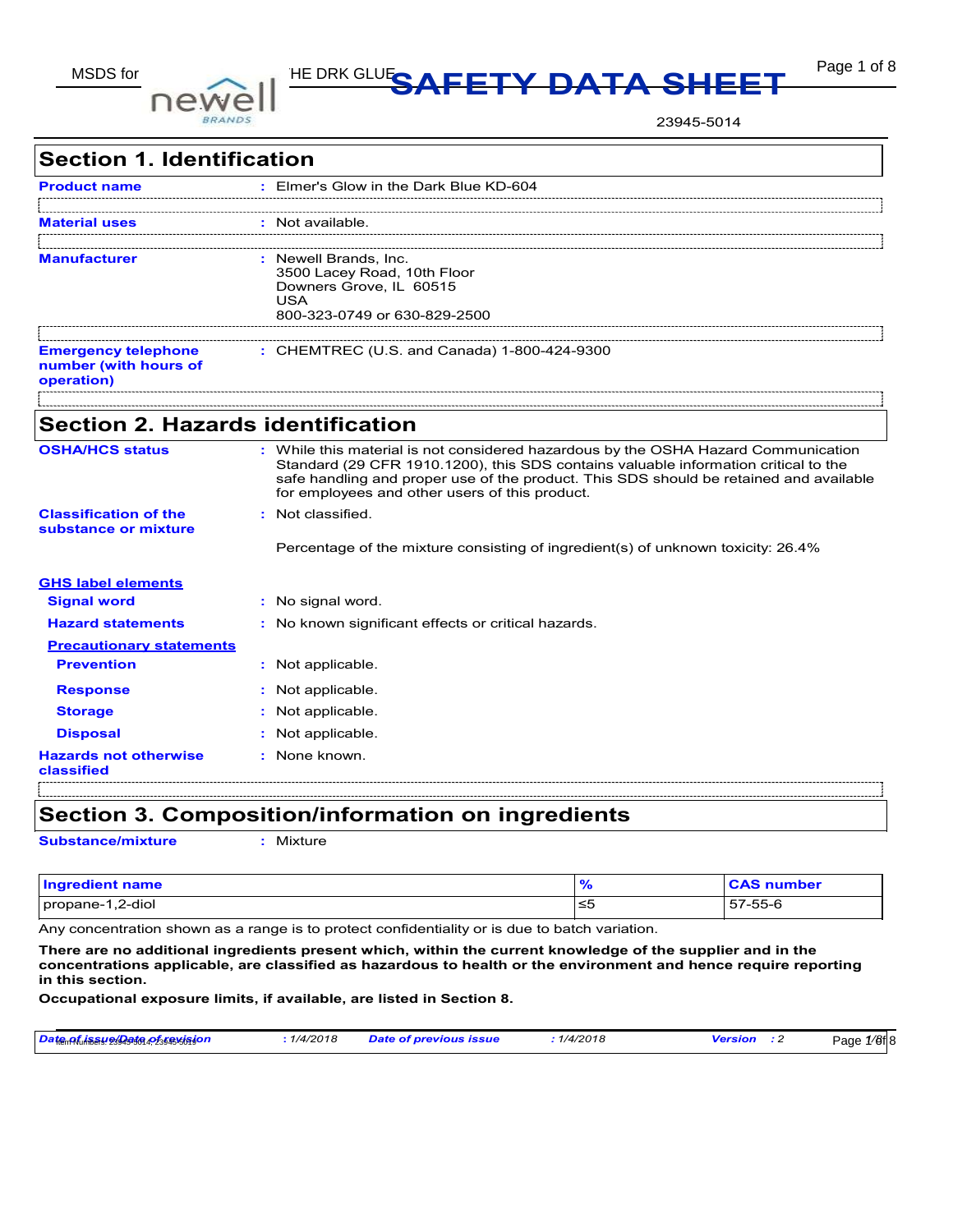### **Section 4. First aid measures**

#### Wash out mouth with water. Remove victim to fresh air and keep at rest in a position comfortable for breathing. If material has been swallowed and the exposed person is conscious, give small quantities of water to drink. Do not induce vomiting unless **:** Immediately flush eyes with plenty of water, occasionally lifting the upper and lower eyelids. Check for and remove any contact lenses. Get medical attention if irritation occurs. Flush contaminated skin with plenty of water. Remove contaminated clothing and **:** shoes. Get medical attention if symptoms occur. Remove victim to fresh air and keep at rest in a position comfortable for breathing. Get **:** medical attention if symptoms occur. **Eye contact Skin contact Inhalation Ingestion : Description of necessary first aid measures**

directed to do so by medical personnel. Get medical attention if symptoms occur.

| <b>Most important symptoms/effects, acute and delayed</b> |                                                                                                                              |
|-----------------------------------------------------------|------------------------------------------------------------------------------------------------------------------------------|
| <b>Potential acute health effects</b>                     |                                                                                                                              |
| Eye contact                                               | : No known significant effects or critical hazards.                                                                          |
| <b>Inhalation</b>                                         | No known significant effects or critical hazards.                                                                            |
| <b>Skin contact</b>                                       | No known significant effects or critical hazards.                                                                            |
| <b>Ingestion</b>                                          | : No known significant effects or critical hazards.                                                                          |
| <b>Over-exposure signs/symptoms</b>                       |                                                                                                                              |
| <b>Eye contact</b>                                        | : No specific data.                                                                                                          |
| <b>Inhalation</b>                                         | : No specific data.                                                                                                          |
| <b>Skin contact</b>                                       | : No specific data.                                                                                                          |
| <b>Ingestion</b>                                          | : No specific data.                                                                                                          |
|                                                           | Indication of immediate medical attention and special treatment needed, if necessary                                         |
| <b>Notes to physician</b>                                 | Treat symptomatically. Contact poison treatment specialist immediately if large<br>quantities have been ingested or inhaled. |
| <b>Specific treatments</b>                                | : No specific treatment.                                                                                                     |
| <b>Protection of first-aiders</b>                         | : No action shall be taken involving any personal risk or without suitable training.                                         |

**See toxicological information (Section 11)**

### **Section 5. Fire-fighting measures**

| <b>Extinguishing media</b>                               |                                                                                                                                                                                                   |
|----------------------------------------------------------|---------------------------------------------------------------------------------------------------------------------------------------------------------------------------------------------------|
| <b>Suitable extinguishing</b><br>media                   | : Use an extinguishing agent suitable for the surrounding fire.                                                                                                                                   |
| Unsuitable extinguishing<br>media                        | : None known.                                                                                                                                                                                     |
| <b>Specific hazards arising</b><br>from the chemical     | : In a fire or if heated, a pressure increase will occur and the container may burst.                                                                                                             |
| <b>Hazardous thermal</b><br>decomposition products       | Decomposition products may include the following materials:<br>carbon dioxide<br>carbon monoxide                                                                                                  |
| <b>Special protective actions</b><br>for fire-fighters   | Promptly isolate the scene by removing all persons from the vicinity of the incident if<br>there is a fire. No action shall be taken involving any personal risk or without suitable<br>training. |
| <b>Special protective</b><br>equipment for fire-fighters | Fire-fighters should wear appropriate protective equipment and self-contained breathing<br>apparatus (SCBA) with a full face-piece operated in positive pressure mode.                            |
| Date of issue Qate of revision                           | : 1/4/2018<br>: 1/4/2018<br><b>Date of previous issue</b><br>$\cdot$ 2<br><b>Version</b><br>Page 2/8f                                                                                             |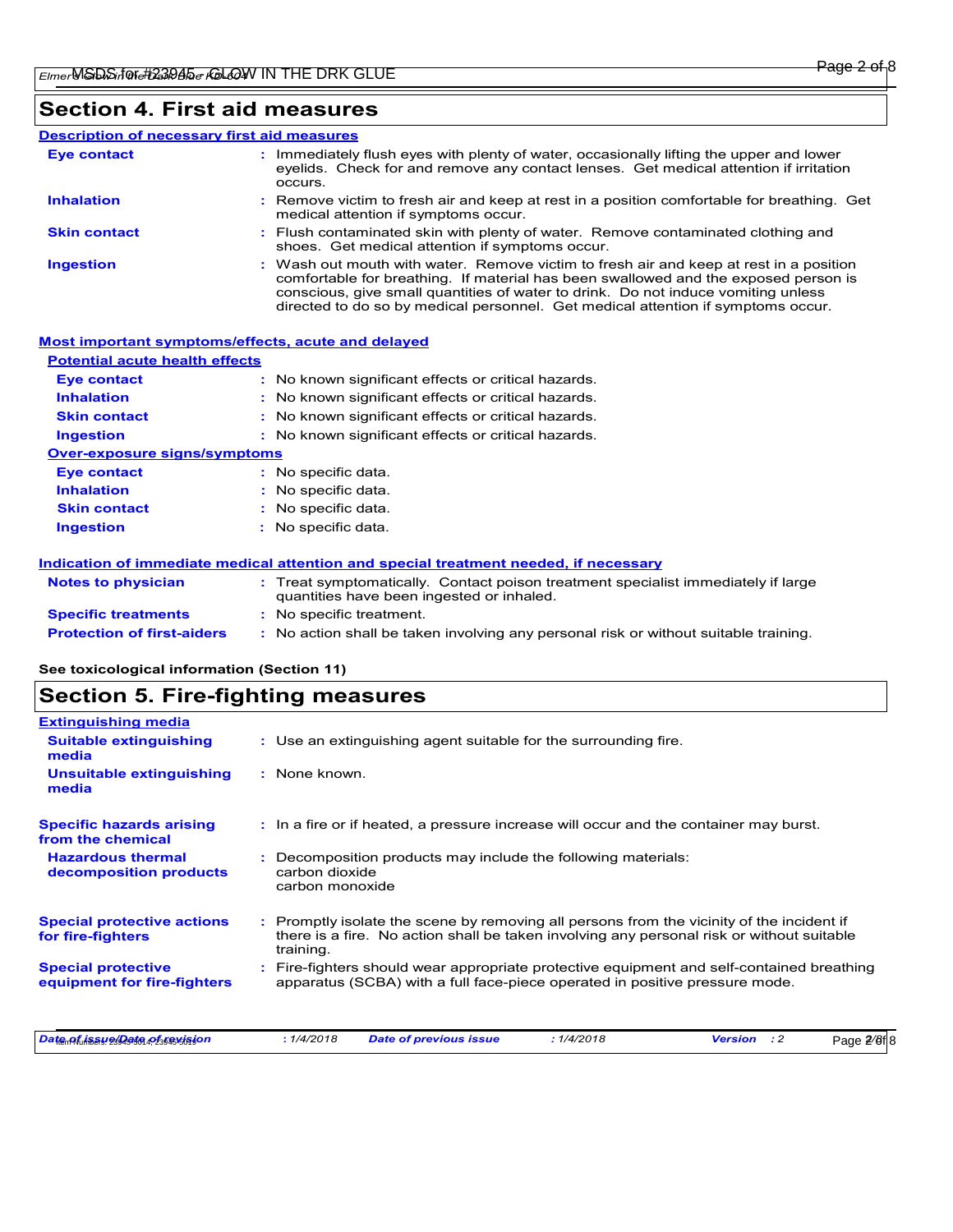### **Section 6. Accidental release measures**

|                                                              |    | Personal precautions, protective equipment and emergency procedures                                                                                                                                                                                                                                                                                                                                                                                                                                                                                                                        |
|--------------------------------------------------------------|----|--------------------------------------------------------------------------------------------------------------------------------------------------------------------------------------------------------------------------------------------------------------------------------------------------------------------------------------------------------------------------------------------------------------------------------------------------------------------------------------------------------------------------------------------------------------------------------------------|
| For non-emergency<br>personnel                               |    | : No action shall be taken involving any personal risk or without suitable training.<br>Evacuate surrounding areas. Keep unnecessary and unprotected personnel from<br>entering. Do not touch or walk through spilled material. Put on appropriate personal<br>protective equipment.                                                                                                                                                                                                                                                                                                       |
| For emergency responders                                     | ÷. | If specialized clothing is required to deal with the spillage, take note of any information in<br>Section 8 on suitable and unsuitable materials. See also the information in "For non-<br>emergency personnel".                                                                                                                                                                                                                                                                                                                                                                           |
| <b>Environmental precautions</b>                             |    | : Avoid dispersal of spilled material and runoff and contact with soil, waterways, drains<br>and sewers. Inform the relevant authorities if the product has caused environmental<br>pollution (sewers, waterways, soil or air).                                                                                                                                                                                                                                                                                                                                                            |
| <b>Methods and materials for containment and cleaning up</b> |    |                                                                                                                                                                                                                                                                                                                                                                                                                                                                                                                                                                                            |
| <b>Small spill</b>                                           |    | : Stop leak if without risk. Move containers from spill area. Dilute with water and mop up<br>if water-soluble. Alternatively, or if water-insoluble, absorb with an inert dry material and<br>place in an appropriate waste disposal container. Dispose of via a licensed waste<br>disposal contractor.                                                                                                                                                                                                                                                                                   |
| Large spill                                                  |    | : Stop leak if without risk. Move containers from spill area. Prevent entry into sewers,<br>water courses, basements or confined areas. Wash spillages into an effluent treatment<br>plant or proceed as follows. Contain and collect spillage with non-combustible,<br>absorbent material e.g. sand, earth, vermiculite or diatomaceous earth and place in<br>container for disposal according to local regulations (see Section 13). Dispose of via a<br>licensed waste disposal contractor. Note: see Section 1 for emergency contact<br>information and Section 13 for waste disposal. |

### **Section 7. Handling and storage**

**Control parameters**

| <b>Precautions for safe handling</b>                                             |                                                                                                                                                                                                                                                                                                                                                                                                                                                                                                             |
|----------------------------------------------------------------------------------|-------------------------------------------------------------------------------------------------------------------------------------------------------------------------------------------------------------------------------------------------------------------------------------------------------------------------------------------------------------------------------------------------------------------------------------------------------------------------------------------------------------|
| <b>Protective measures</b>                                                       | : Put on appropriate personal protective equipment (see Section 8).                                                                                                                                                                                                                                                                                                                                                                                                                                         |
| <b>Advice on general</b><br>occupational hygiene                                 | Eating, drinking and smoking should be prohibited in areas where this material is<br>handled, stored and processed. Workers should wash hands and face before eating.<br>drinking and smoking. Remove contaminated clothing and protective equipment before<br>entering eating areas. See also Section 8 for additional information on hygiene<br>measures.                                                                                                                                                 |
| <b>Conditions for safe storage,</b><br>including any<br><b>incompatibilities</b> | Store in accordance with local regulations. Store in original container protected from<br>direct sunlight in a dry, cool and well-ventilated area, away from incompatible materials<br>(see Section 10) and food and drink. Keep container tightly closed and sealed until<br>ready for use. Containers that have been opened must be carefully resealed and kept<br>upright to prevent leakage. Do not store in unlabeled containers. Use appropriate<br>containment to avoid environmental contamination. |

### **Section 8. Exposure controls/personal protection**

| <b>Occupational exposure limits</b>                                                                                                                                                                                                                                                                                             |
|---------------------------------------------------------------------------------------------------------------------------------------------------------------------------------------------------------------------------------------------------------------------------------------------------------------------------------|
|                                                                                                                                                                                                                                                                                                                                 |
| : Good general ventilation should be sufficient to control worker exposure to airborne<br>contaminants.                                                                                                                                                                                                                         |
| : Emissions from ventilation or work process equipment should be checked to ensure<br>they comply with the requirements of environmental protection legislation. In some<br>cases, fume scrubbers, filters or engineering modifications to the process equipment<br>will be necessary to reduce emissions to acceptable levels. |
| Individual protection measures                                                                                                                                                                                                                                                                                                  |
|                                                                                                                                                                                                                                                                                                                                 |

| Date AL iSSU 23 Asta 05 58 vision<br>1/4/2018 | Date of previous issue | 1/4/2018 | Version | Page 3⁄8fl8 |
|-----------------------------------------------|------------------------|----------|---------|-------------|
|-----------------------------------------------|------------------------|----------|---------|-------------|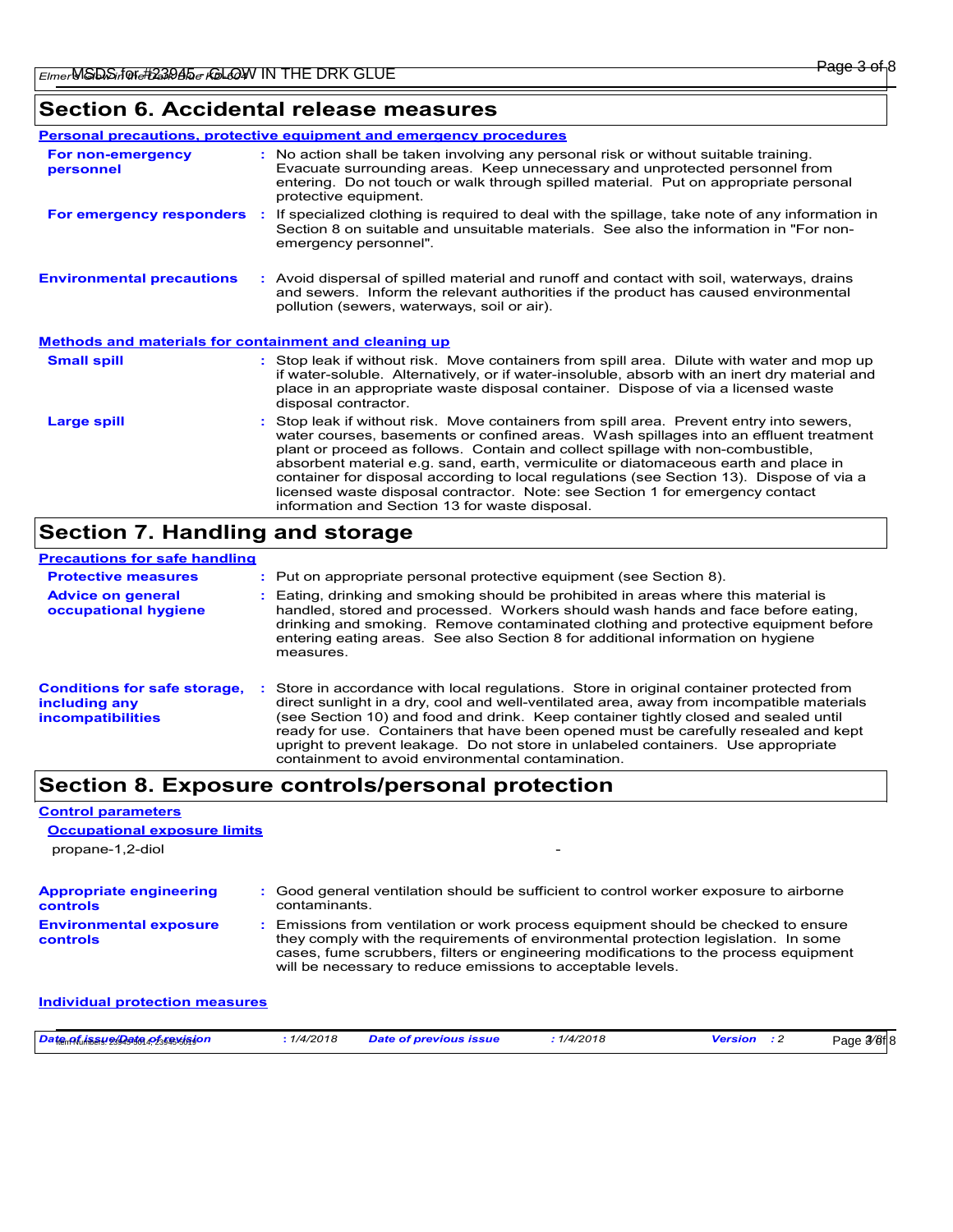## **Section 8. Exposure controls/personal protection**

| <b>Hygiene measures</b>       | : Wash hands, forearms and face thoroughly after handling chemical products, before<br>eating, smoking and using the lavatory and at the end of the working period.<br>Appropriate techniques should be used to remove potentially contaminated clothing.<br>Wash contaminated clothing before reusing. Ensure that eyewash stations and safety<br>showers are close to the workstation location. |
|-------------------------------|---------------------------------------------------------------------------------------------------------------------------------------------------------------------------------------------------------------------------------------------------------------------------------------------------------------------------------------------------------------------------------------------------|
| <b>Eye/face protection</b>    | : Safety eyewear complying with an approved standard should be used when a risk<br>assessment indicates this is necessary to avoid exposure to liquid splashes, mists,<br>gases or dusts. If contact is possible, the following protection should be worn, unless<br>the assessment indicates a higher degree of protection: safety glasses with side-<br>shields.                                |
| <b>Skin protection</b>        |                                                                                                                                                                                                                                                                                                                                                                                                   |
| <b>Hand protection</b>        | : Chemical-resistant, impervious gloves complying with an approved standard should be<br>worn at all times when handling chemical products if a risk assessment indicates this is<br>necessary.                                                                                                                                                                                                   |
| <b>Body protection</b>        | : Personal protective equipment for the body should be selected based on the task being<br>performed and the risks involved and should be approved by a specialist before<br>handling this product.                                                                                                                                                                                               |
| <b>Other skin protection</b>  | : Appropriate footwear and any additional skin protection measures should be selected<br>based on the task being performed and the risks involved and should be approved by a<br>specialist before handling this product.                                                                                                                                                                         |
| <b>Respiratory protection</b> | Based on the hazard and potential for exposure, select a respirator that meets the<br>÷.<br>appropriate standard or certification. Respirators must be used according to a<br>respiratory protection program to ensure proper fitting, training, and other important<br>aspects of use.                                                                                                           |

### **Section 9. Physical and chemical properties**

| <b>Appearance</b>                                      |                             |                  |                               |            |                |             |             |
|--------------------------------------------------------|-----------------------------|------------------|-------------------------------|------------|----------------|-------------|-------------|
| <b>Physical state</b>                                  |                             | : Liquid.        |                               |            |                |             |             |
| <b>Color</b>                                           |                             | Not available.   |                               |            |                |             |             |
| <b>Odor</b>                                            |                             | Not available.   |                               |            |                |             |             |
| <b>Odor threshold</b>                                  |                             | Not available.   |                               |            |                |             |             |
| pH                                                     |                             | Not available.   |                               |            |                |             |             |
| <b>Melting point</b>                                   |                             | Not available.   |                               |            |                |             |             |
| <b>Boiling point</b>                                   |                             | Not available.   |                               |            |                |             |             |
| <b>Flash point</b>                                     |                             | Not available.   |                               |            |                |             |             |
| <b>Burning time</b>                                    |                             | Not applicable.  |                               |            |                |             |             |
| <b>Burning rate</b>                                    |                             | Not applicable.  |                               |            |                |             |             |
| <b>Evaporation rate</b>                                |                             | Not available.   |                               |            |                |             |             |
| <b>Flammability (solid, gas)</b>                       |                             | Not available.   |                               |            |                |             |             |
| <b>Lower and upper explosive</b><br>(flammable) limits |                             | : Not available. |                               |            |                |             |             |
| <b>Vapor pressure</b>                                  |                             | : Not available. |                               |            |                |             |             |
| <b>Vapor density</b>                                   |                             | Not available.   |                               |            |                |             |             |
| <b>Relative density</b>                                |                             | Not available.   |                               |            |                |             |             |
| <b>Solubility</b>                                      |                             | Not available.   |                               |            |                |             |             |
| <b>Solubility in water</b>                             |                             | Not available.   |                               |            |                |             |             |
| <b>Partition coefficient: n-</b><br>octanol/water      |                             | : Not available. |                               |            |                |             |             |
| <b>Auto-ignition temperature</b>                       |                             | : Not available. |                               |            |                |             |             |
| <b>Decomposition temperature</b>                       | $\mathcal{L}_{\mathcal{A}}$ | Not available.   |                               |            |                |             |             |
| <b>SADT</b>                                            |                             | Not available.   |                               |            |                |             |             |
| <b>Viscosity</b>                                       | t                           | Not available.   |                               |            |                |             |             |
| <b>Aerosol product</b>                                 |                             |                  |                               |            |                |             |             |
| Date of issue Qate of revision                         |                             | : 1/4/2018       | <b>Date of previous issue</b> | : 1/4/2018 | <b>Version</b> | $\cdot$ : 2 | Page 4/8f 8 |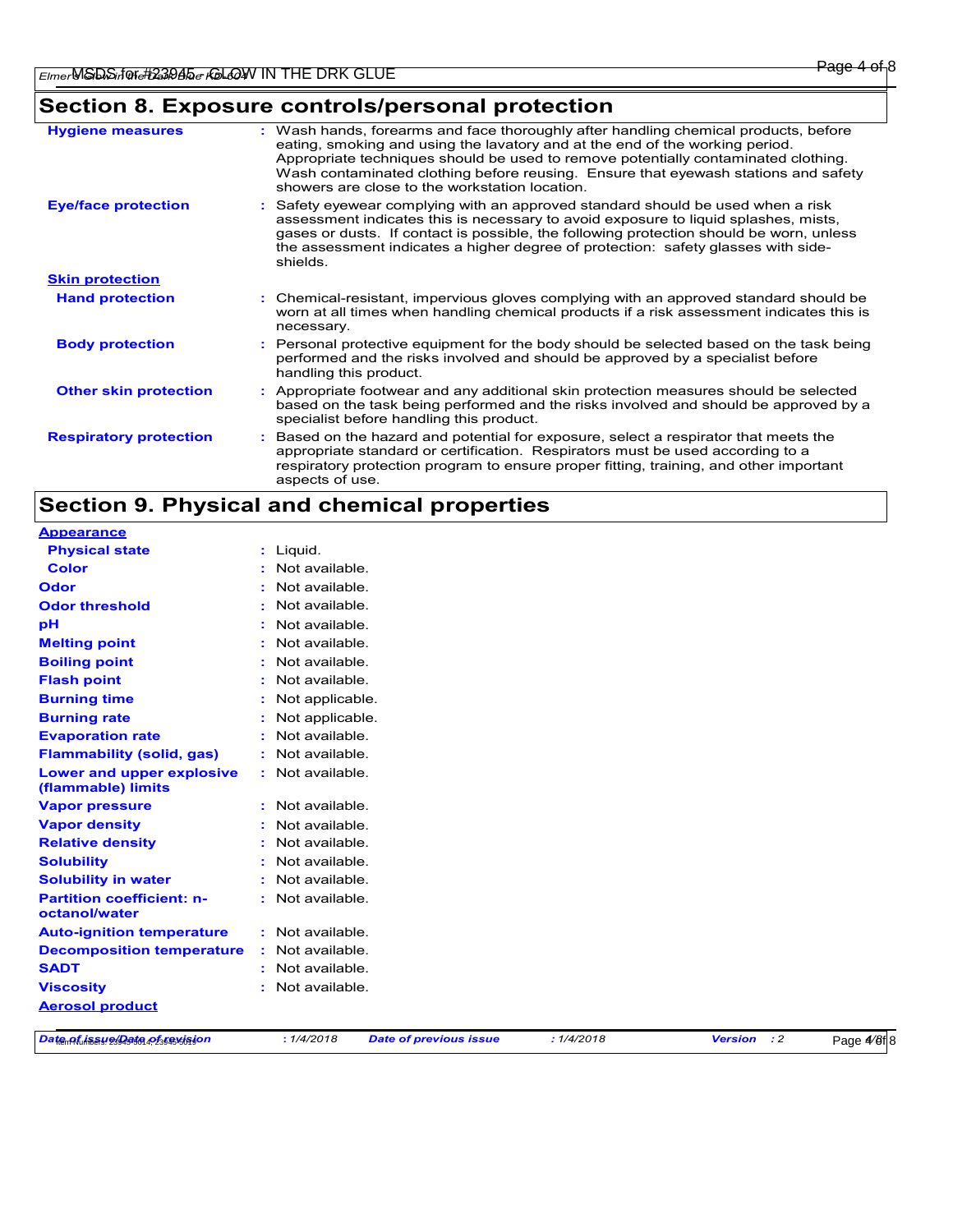### **Section 10. Stability and reactivity**

| <b>Reactivity</b>                            | : No specific test data related to reactivity available for this product or its ingredients.              |
|----------------------------------------------|-----------------------------------------------------------------------------------------------------------|
| <b>Chemical stability</b>                    | : The product is stable.                                                                                  |
| <b>Possibility of hazardous</b><br>reactions | : Under normal conditions of storage and use, hazardous reactions will not occur.                         |
| <b>Conditions to avoid</b>                   | : No specific data.                                                                                       |
| <b>Incompatible materials</b>                | : No specific data.                                                                                       |
| <b>Hazardous decomposition</b><br>products   | : Under normal conditions of storage and use, hazardous decomposition products should<br>not be produced. |

### **Section 11. Toxicological information**

### **Information on toxicological effects**

#### **Acute toxicity**

| <b>Product/ingredient name</b> | <b>Result</b>            | <b>Species</b> | <b>Dose</b>              | <b>Exposure</b> |
|--------------------------------|--------------------------|----------------|--------------------------|-----------------|
| propane-1,2-diol               | LD50 Dermal<br>LD50 Oral | Rabbit<br>Rat  | 20800 mg/kg<br>$20$ g/kg |                 |

#### **Irritation/Corrosion**

| <b>Product/ingredient name</b> | <b>Result</b>            | <b>Species</b> | <b>Score</b>             | <b>Exposure</b>                          | <b>Observation</b>       |
|--------------------------------|--------------------------|----------------|--------------------------|------------------------------------------|--------------------------|
| propane-1,2-diol               | Eyes - Mild irritant     | Rabbit         |                          | 24 hours 500<br>milligrams               |                          |
|                                | Eyes - Mild irritant     | Rabbit         |                          | 100<br>milligrams                        |                          |
|                                | Skin - Moderate irritant | Child          |                          | 96 hours 30<br>Percent                   | $\overline{\phantom{0}}$ |
|                                | Skin - Mild irritant     | Human          | $\overline{\phantom{0}}$ | continuous<br>168 hours<br>500           | $\overline{\phantom{a}}$ |
|                                | Skin - Moderate irritant | Human          | $\overline{\phantom{0}}$ | milligrams<br>72 hours 104<br>milligrams | $\overline{\phantom{0}}$ |
|                                | Skin - Mild irritant     | Woman          | $\overline{\phantom{a}}$ | Intermittent<br>96 hours 30<br>Percent   | $\overline{\phantom{a}}$ |

#### **Sensitization**

No known significant effects or critical hazards.

#### **Mutagenicity**

No known significant effects or critical hazards.

#### **Carcinogenicity**

No known significant effects or critical hazards.

#### **Reproductive toxicity**

No known significant effects or critical hazards.

#### **Teratogenicity**

No known significant effects or critical hazards.

#### **Specific target organ toxicity (single exposure)**

No known significant effects or critical hazards.

#### **Specific target organ toxicity (repeated exposure)**

| Date Afrikası 23 Jata Az stavision | 1/4/2018 | <b>Date of previous issue</b> | 1/4/2018 | Versior | $5/8f$ <sub>8</sub><br>Page |
|------------------------------------|----------|-------------------------------|----------|---------|-----------------------------|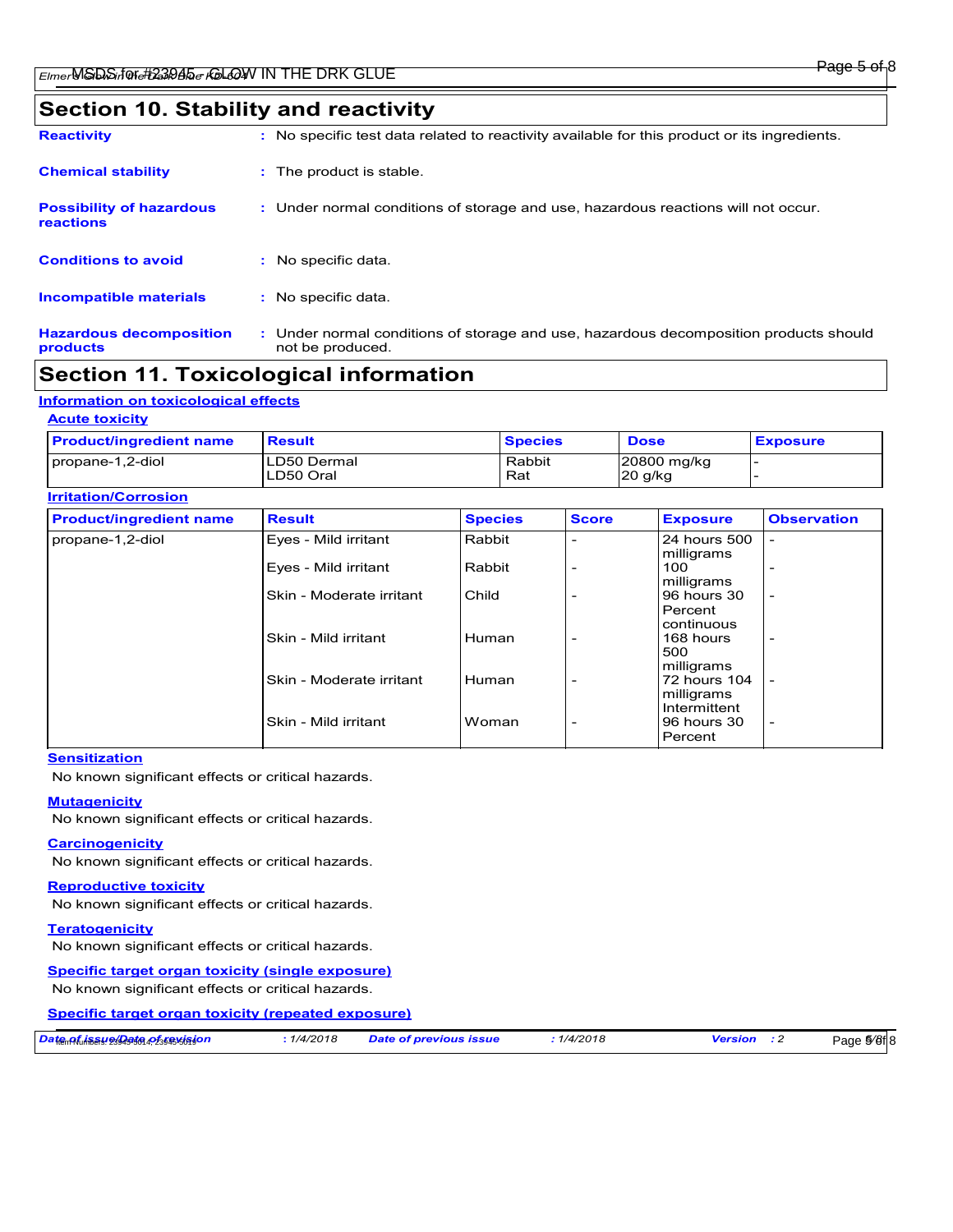#### Page 6 of 8

### **Section 11. Toxicological information**

No known significant effects or critical hazards.

#### **Aspiration hazard**

No known significant effects or critical hazards.

| Information on the likely | : Not available. |
|---------------------------|------------------|
| routes of exposure        |                  |

#### **Delayed and immediate effects and also chronic effects from short and long term exposure**

| <b>Short term exposure</b>              |                                                     |
|-----------------------------------------|-----------------------------------------------------|
| <b>Potential immediate</b><br>effects   | : Not available.                                    |
| <b>Potential delayed effects</b>        | : Not available.                                    |
| Long term exposure                      |                                                     |
| <b>Potential immediate</b><br>effects   | : Not available.                                    |
| <b>Potential delayed effects</b>        | : Not available.                                    |
| <b>Potential chronic health effects</b> |                                                     |
| General                                 | : No known significant effects or critical hazards. |
| <b>Carcinogenicity</b>                  | : No known significant effects or critical hazards. |
| <b>Mutagenicity</b>                     | : No known significant effects or critical hazards. |
| <b>Teratogenicity</b>                   | : No known significant effects or critical hazards. |
| <b>Developmental effects</b>            | : No known significant effects or critical hazards. |
| <b>Fertility effects</b>                | : No known significant effects or critical hazards. |

#### **Numerical measures of toxicity**

#### **Acute toxicity estimates**

No known significant effects or critical hazards.

### **Section 12. Ecological information**

| <b>Toxicity</b>                |                                                                        |                                                                |                         |  |  |
|--------------------------------|------------------------------------------------------------------------|----------------------------------------------------------------|-------------------------|--|--|
| <b>Product/ingredient name</b> | <b>Result</b>                                                          | <b>Species</b>                                                 | <b>Exposure</b>         |  |  |
| propane-1,2-diol               | Acute EC50 >110 ppm Fresh water<br>Acute LC50 1020000 µg/l Fresh water | Daphnia - Daphnia magna<br>Crustaceans - Ceriodaphnia<br>dubia | l 48 hours<br>148 hours |  |  |
|                                | Acute LC50 710000 µg/l Fresh water                                     | <b>Fish - Pimephales promelas</b>                              | l 96 hours              |  |  |

#### **Persistence and degradability**

No known significant effects or critical hazards.

#### **Bioaccumulative potential**

| <b>Product/ingredient name</b> | $LogP_{ow}$ | <b>BCF</b> | <b>Potential</b> |
|--------------------------------|-------------|------------|------------------|
| propane-1,2-diol               | -1.07       |            | low              |

**Other adverse effects :** No known significant effects or critical hazards.

| <mark>Date<sub>n</sub> Af<sub>u</sub>h Bay olaaf a Afstelsia jo n</mark> |
|--------------------------------------------------------------------------|
|--------------------------------------------------------------------------|

*Date of issue/Date of revision* Item Numbers: 23945-5014, 23945-5019 **:** *1/4/2018 Date of previous issue : 1/4/2018 Version : 2*

Page <sup>6</sup>/8<sup>1</sup>8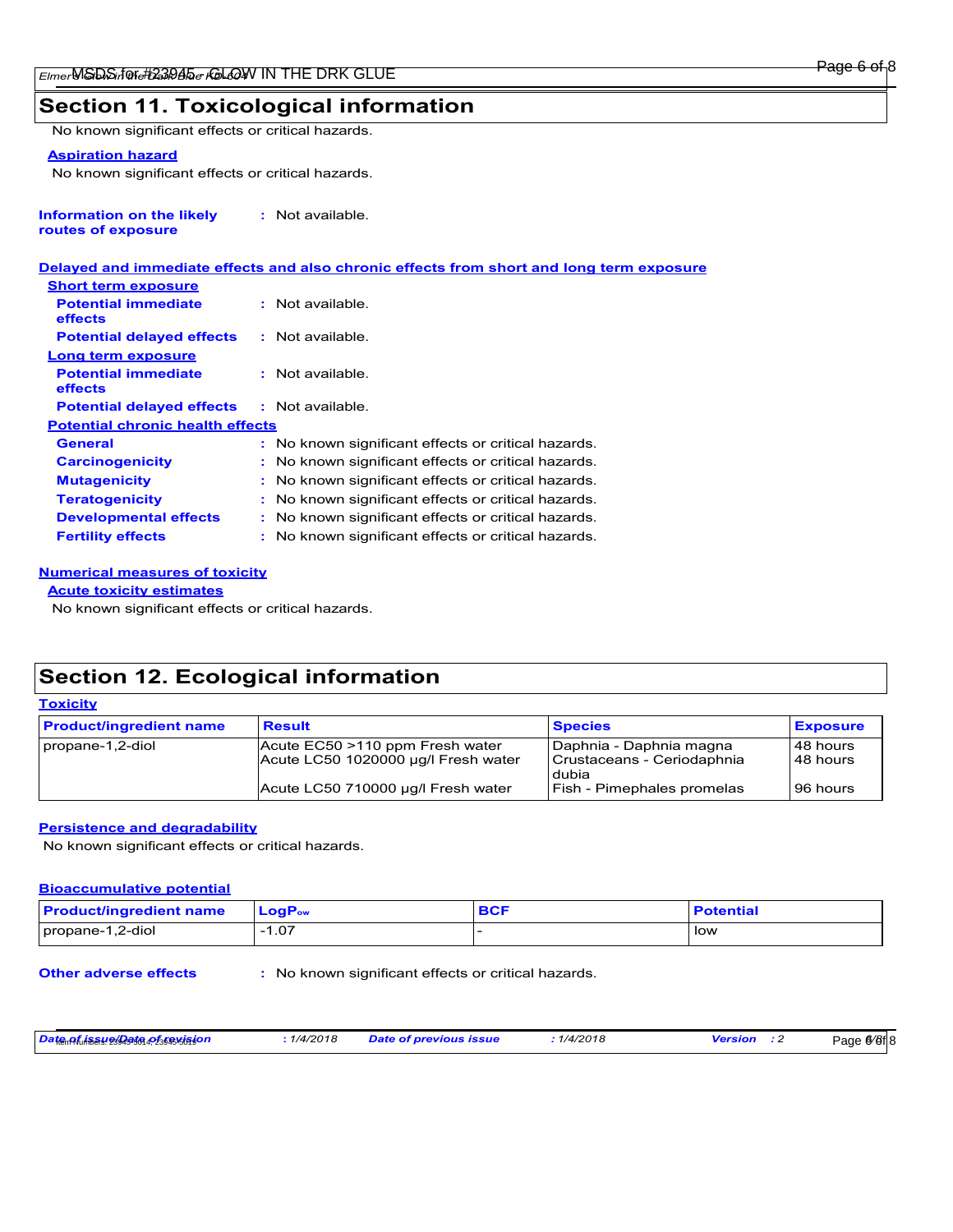#### Page 7

### **Section 13. Disposal considerations**

| <b>Disposal methods</b> | : The generation of waste should be avoided or minimized wherever possible. Disposal<br>of this product, solutions and any by-products should at all times comply with the<br>requirements of environmental protection and waste disposal legislation and any<br>regional local authority requirements. Dispose of surplus and non-recyclable products<br>via a licensed waste disposal contractor. Waste should not be disposed of untreated to<br>the sewer unless fully compliant with the requirements of all authorities with jurisdiction. |
|-------------------------|--------------------------------------------------------------------------------------------------------------------------------------------------------------------------------------------------------------------------------------------------------------------------------------------------------------------------------------------------------------------------------------------------------------------------------------------------------------------------------------------------------------------------------------------------|
|                         | Waste packaging should be recycled. Incineration or landfill should only be considered<br>when recycling is not feasible. This material and its container must be disposed of in a<br>safe way. Empty containers or liners may retain some product residues. Avoid<br>dispersal of spilled material and runoff and contact with soil, waterways, drains and<br>sewers.                                                                                                                                                                           |

### **Section 14. Transport information**

|                                      | <b>DOT</b><br><b>Classification</b> | <b>TDG</b><br><b>Classification</b> | <b>Mexico</b><br><b>Classification</b> | <b>IMDG</b>    | <b>IATA</b>    |
|--------------------------------------|-------------------------------------|-------------------------------------|----------------------------------------|----------------|----------------|
| <b>UN number</b>                     | Not available.                      | Not available.                      | Not available.                         | Not available. | Not available. |
| <b>UN proper</b><br>shipping name    | Not available.                      | Not available.                      | Not available.                         | Not available. | Not available. |
| <b>Transport</b><br>hazard class(es) | Not available.                      | Not available.                      | Not available.                         | Not available. | Not available. |
| <b>Packing group</b>                 | $\qquad \qquad$                     | $\overline{\phantom{0}}$            | $\overline{\phantom{0}}$               |                |                |
| <b>Environmental</b><br>hazards      | No.                                 | No.                                 | No.                                    | No.            | No.            |
| <b>Additional</b><br>information     |                                     | -                                   | $\overline{\phantom{0}}$               |                |                |

Special precautions for user : Transport within user's premises: always transport in closed containers that are upright and secure. Ensure that persons transporting the product know what to do in the event of an accident or spillage.

### **Section 15. Regulatory information**

#### **U.S. Federal regulations : United States inventory (TSCA 8b)**: Not determined. **SARA 311/312**

**Classification :** Not applicable.

**Composition/information on ingredients**

| <b>Name</b>        | % | <b>Fire</b>     | <b>Sudden</b><br>hazard release of<br><b>pressure</b> | <b>Reactive</b> | <b>Immediate</b><br>(acute)<br>health<br>hazard | <b>Delayed</b><br>(chronic)<br>health<br>hazard |
|--------------------|---|-----------------|-------------------------------------------------------|-----------------|-------------------------------------------------|-------------------------------------------------|
| I propane-1,2-diol |   | IN <sub>o</sub> | No.                                                   | No.             | Yes.                                            | No.                                             |

#### **California Prop. 65**

This product does not contain Chemicals known to State of California to cause cancer, birth defects, or reproductive harm.

#### **Canada**

**WHMIS (Canada) Canadian lists**

Not controlled under WHMIS (Canada). **:**

*Date of issue/Date of revision* Item Numbers: 23945-5014, 23945-5019 **:** *1/4/2018 Date of previous issue : 1/4/2018 Version : 2*

Page 7/8<sup>f</sup> 8